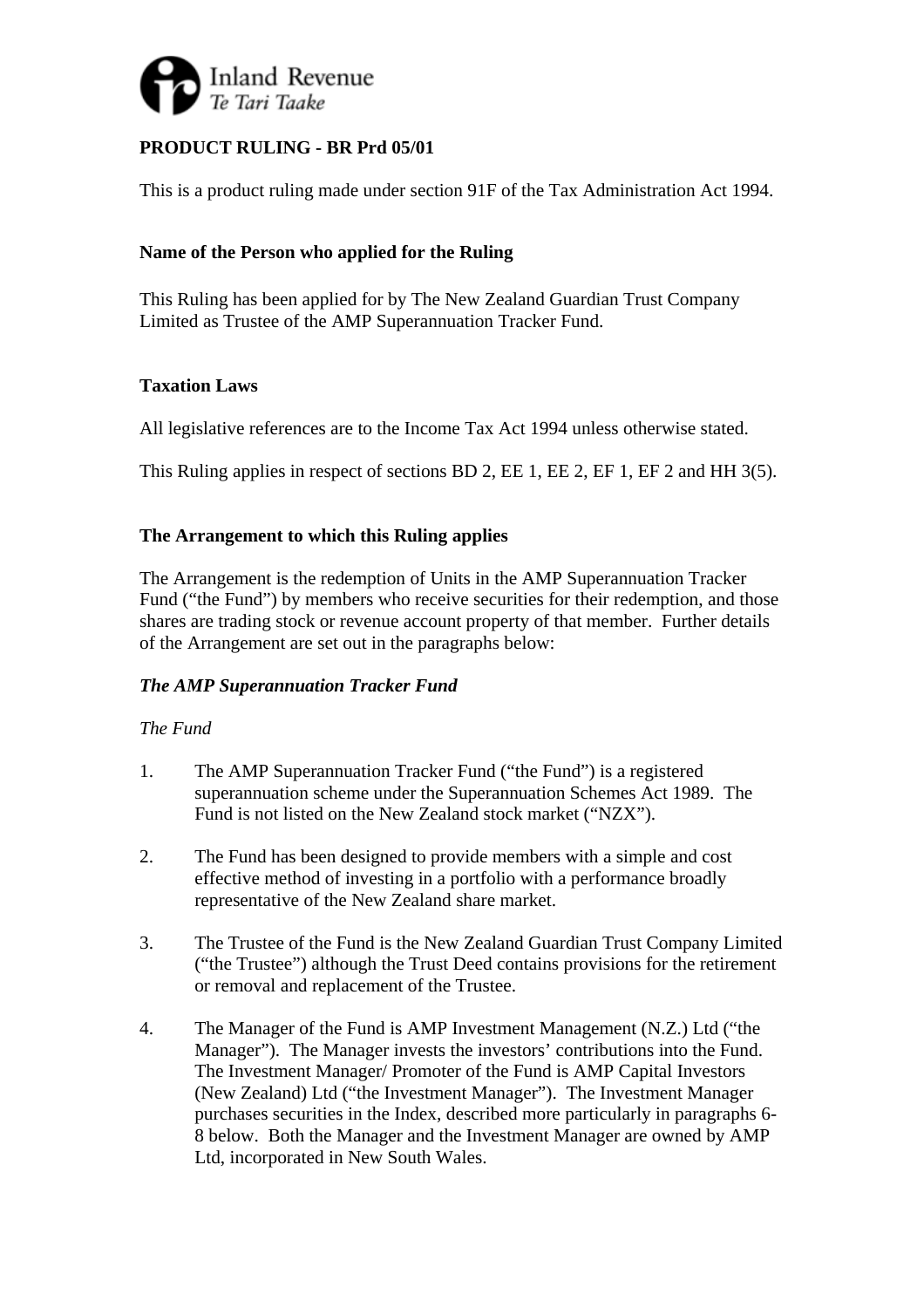5. The Fund was established, as a wholesale registered superannuation scheme, principally for the purpose of paying benefits to persons who are trustees of superannuation schemes registered under the Superannuation Schemes Act 1989 and who elect to invest in the Fund.

#### *Investment policy*

6. According to the Members' Booklet of the Fund, dated 29 June 2001:

The objective of the Scheme is to track the Russell/Ord Minnett [JB Were] Tradeable Index (the Tradeable Index) as closely as practical. This will be achieved by holding constituent company securities which, as far as possible, match the composition of the Tradeable Index….

The Manager and the Trustee can adopt such other index of securities as they agree from time to time.

- 7. In accordance with the current Members' Booklet (not being materially different to the draft provided to the Commissioner on 17 January 2005), the Manager and the Trustee have agreed to adopt the NZSX 50 Index ("the Index") administered by New Zealand Exchange Limited. The transition to tracking the Index will occur on 31 January 2005 (refer to paragraph 24(h) below), and the Fund will commence tracking the Index on 1 February 2005. Apart from permitted investments of the cash pool, the Fund will, commencing on 1 February 2005, only invest in the securities that make up the Index and will continue to track the Index as near as practicable irrespective of whether the sale of the shares will give rise to a profit or loss.
- 8. Despite the Trust Deed providing that the Manager and Trustee can invest in other Indexes, and apart from permitted investments of the cash pool, the Fund will, having made the transition to the Index, only invest in the securities that make up the Index.
- 9. The Fund is required to buy and sell shares as required to ensure that it continues to correspond as near as practicable to the Index. Such buying and selling will not be motivated by any intention to derive a profit or gain from such sales. In this regard, Clause 5.3.1A of the Trust Deed states:

The Fund shall seek to track the Index by investing in Constituent Company Securities as near as practically possible to their weightings in the Index and the Trustee's primary investment duty shall be to seek to achieve this purpose. All other investment duties (express or implied) shall be construed subject to this duty. The Fund and the Trustee shall not have an intention to profit from holding, acquiring or selling Constituent Company Securities.

10. The Trustee and the Manager have confirmed that, to the best of their knowledge, the Fund has complied with the previous rulings (BR Prv 02/04, withdrawn from 30 January 2005, and BR Prd 02/09, withdrawn on 3 February 2005) relating to the Fund.

*Adjustments to the Fund*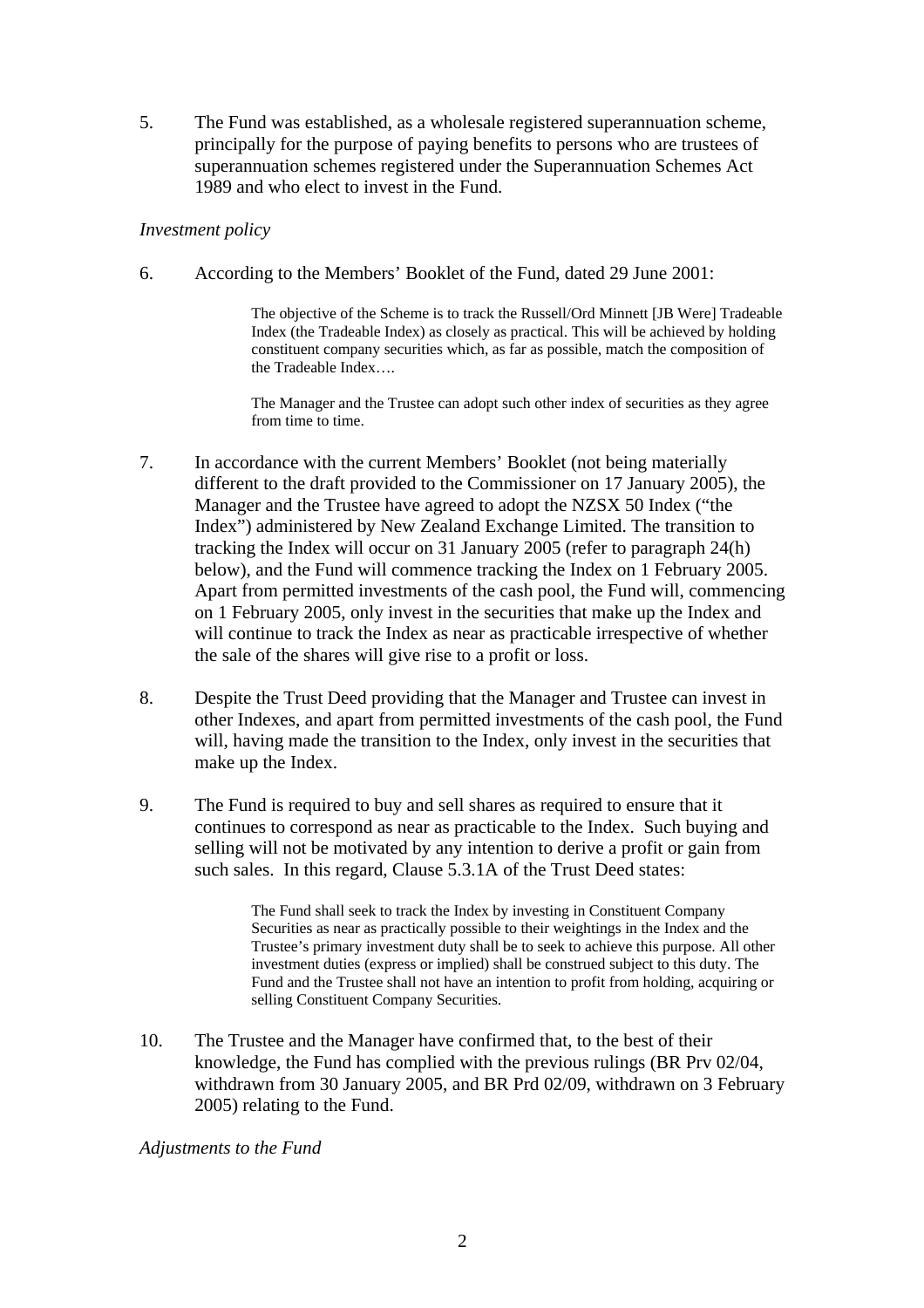- 11. The Fund is re-balanced in the following circumstances:
	- (a) The Fund's portfolio is monitored regularly, being daily, to ensure that it is tracking the Index. The reference to "Fund's portfolio" means the Constituent Companies held by the Fund.
	- (b) The Manager will re-balance the Fund to the Index following any adjustments to the Index. Such re-balancing will occur as soon as possible but in any case within three business days of a change to the composition of the Index.

### *Management and operation of the Fund*

#### *Borrowing*

12. Clause 10.3.2 of the Trust Deed provides that:

The Trustee may not borrow any money for the purposes of the Plan otherwise than for the purpose of satisfying payment of any Administration Expenses in which case the Trustee may borrow money on terms considered appropriate by the Trustee and may charge any or all of the Plan to secure the repayment of any moneys borrowed.

## *Hedging*

13. This Fund only tracks shares quoted on the NZX and hence the Fund will purchase shares in New Zealand dollars. Accordingly, the Fund will not be exposed to foreign exchange risks.

## *Contributions to the Fund*

- 14. Contributions to the Fund will be by way of parcels of securities or cash. Cash may be accepted in the following circumstances:
	- (a) where there is a contemporaneous redemption against which the contribution can be netted off by receiving cash into the Fund and then paying it out on the redemption; or
	- (b) to the extent the application cannot be made in securities due to uneven parcel sizes provided the cash pool remains below 0.5% of the total assets of the Fund and, except where the situations listed in paragraph 16 below arise or where the cash is committed to fund an obligation that was known at the time of receipt of the subscription, the cash is converted to Constituent Company Securities as soon as practicably possible.
- 15. Members wishing to contribute cash may be required to purchase a parcel of securities through a separate arrangement with the Manager, or through other intermediaries (such as brokers and financial advisors).

#### *Cash investments held by the Fund ("cash pool")*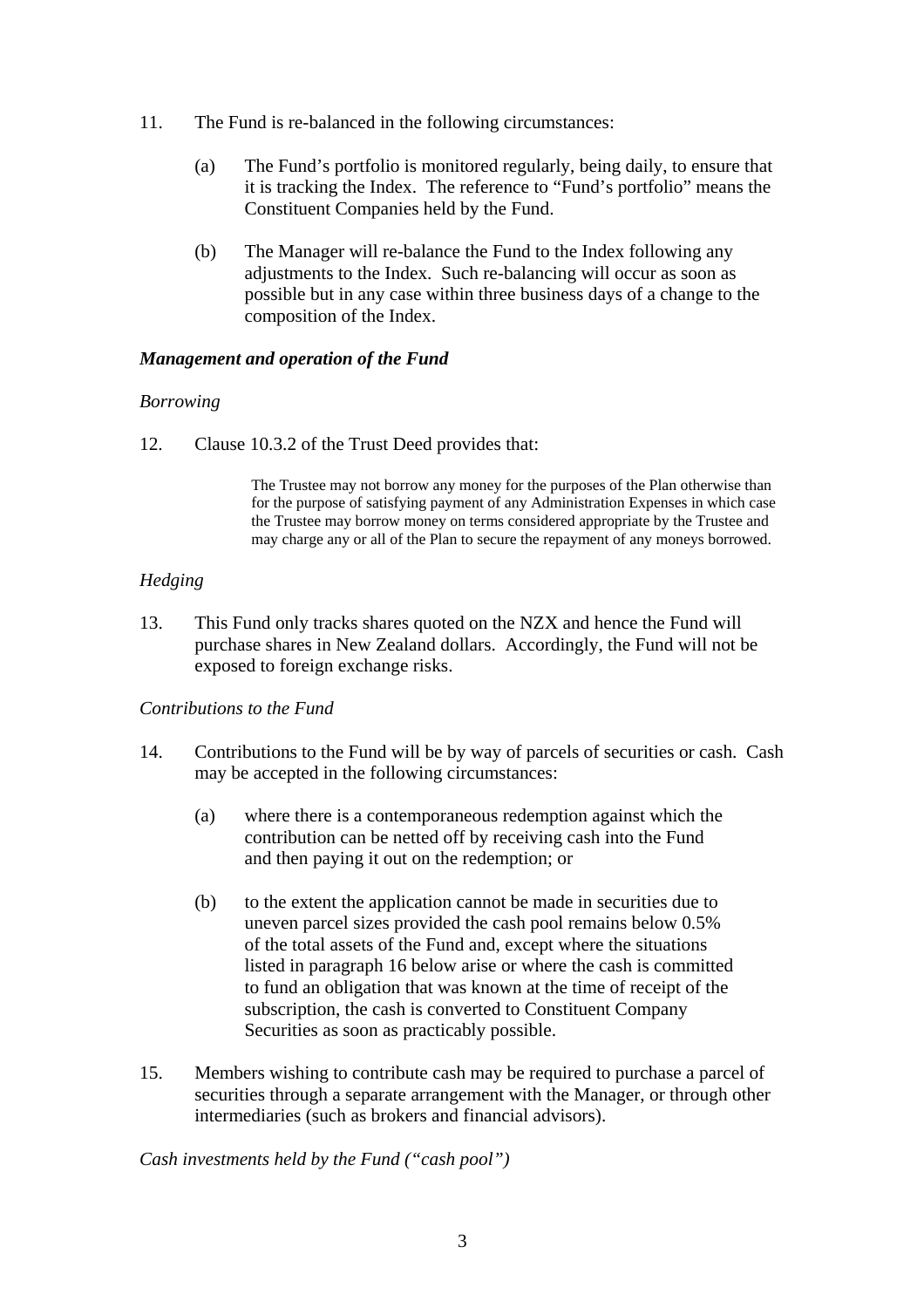- 16. The proportion of the Fund's assets to be held as the cash pool will not exceed what is strictly necessary in order to fulfil the purposes of the cash pool (as stated in paragraph 17 of this Ruling), and will not in any event exceed 0.5% of the total assets of the Fund, except if:
	- (i) the Fund receives a large cash contribution (provided the cash is invested as soon as possible and in any event within three business days); or
	- (ii) a member requests a large cash redemption (provided the cash is distributed within three business days of the sale of securities); or
	- (iii) the Fund receives a large cash inflow from or in respect of a Constituent Company, such as a distribution due to a pro-rata buyback or takeover or a change in the Constituent Companies of the Index (provided the cash is invested as soon as possible and in any event within three business days); or
	- (iv) the Fund holds cash as a result of disposing of securities in the course of and for the purposes of winding up the Fund.
- 17. The purpose of the cash pool as set out in Clause 5.2.5 of the Trust Deed is:

The Trustee may maintain or invest in Cash in any amount representing up to five percent (5%) of the Current Fund Value at any time, PROVIDED THAT the investment in Cash shall only be used to facilitate the easier administration of the Fund and to reduce the number of transactions required to be made or to facilitate redemptions from time to time, but may not be used by the Manager or the Trustee to increase the performance of the Fund by maximising the holding of securities considered to be likely to give a high return or minimising the holding of securities considered likely to give a low return.

18. "Cash", as defined in Clause 3 of the Trust Deed includes:

deposits, or negotiable instruments, in each case having maturities which are not later than the times at which the proceeds of realisation thereof are expected to be required, and on which there is full indefeasible liability of:

- (a) a New Zealand registered bank (having the meaning given to that term by the Reserve Bank of New Zealand Act 1989) approved by the Manager for the purpose; or
- (b) the New Zealand government.
- 19. The size and operation of the cash pool will be strictly managed so as to reflect its threefold purpose of:
	- (a) allowing funds to accumulate to an appropriate amount for investment, and
	- (b) minimising the number of equity security sale and purchase transactions, and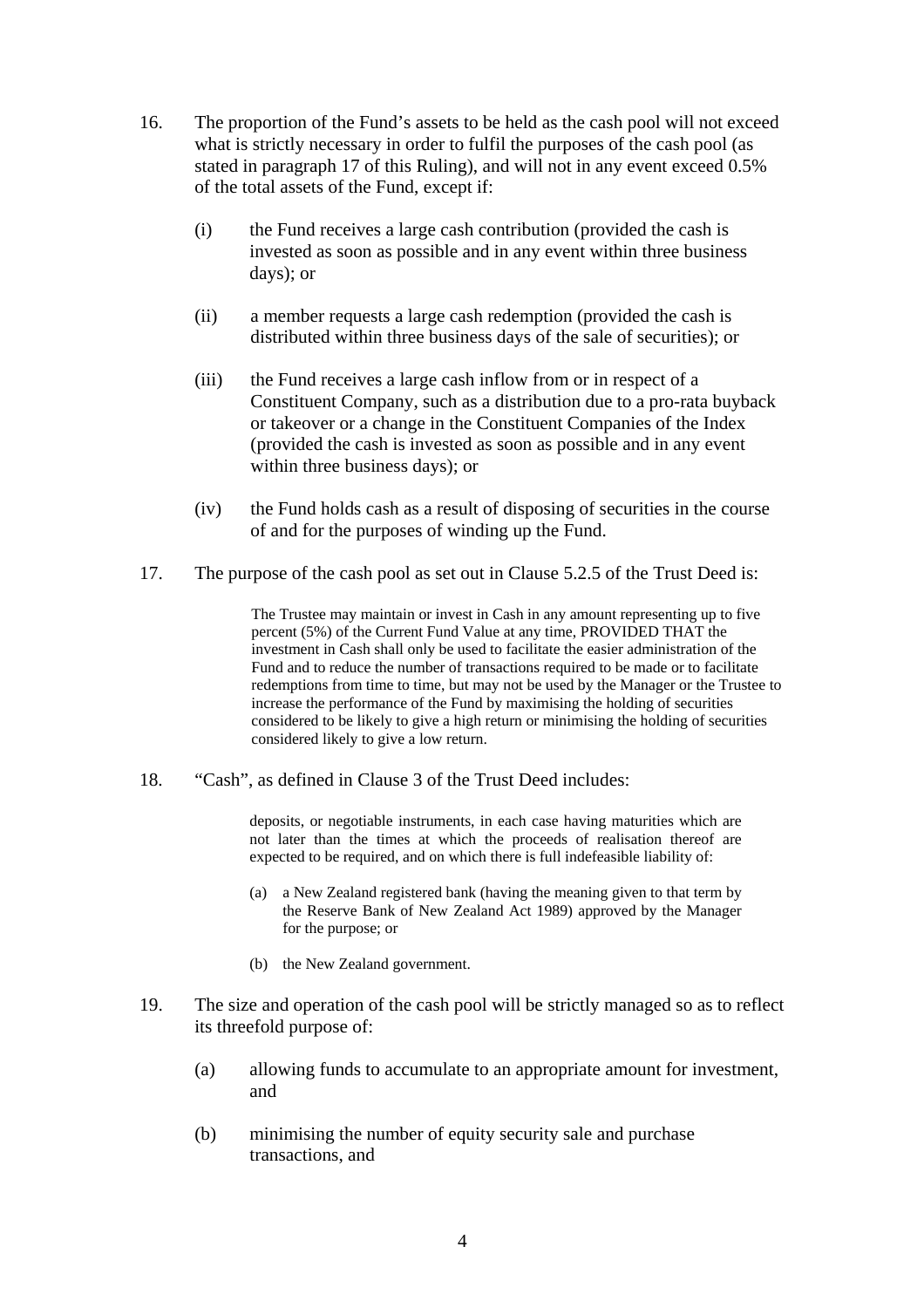- (c) managing the liquidity of the Fund in respect of meeting its anticipated liabilities and withdrawals.
- 20. When the cash held by the Investment Manager reaches the minimum investment level, it will be applied to acquire securities to track the Index as soon as possible and in any event within three business days. The Manager has advised that the minimum amount required to enable the purchase of every security in the Index in a marketable and economically sensible sized parcel is approximately \$150,000, but may reduce where a lower amount can permit transaction costs to be maintained at the current level (or a level not materially different).
- 21. It is not envisaged that the amount of cash required to enable the purchase of securities in a marketable and economically sensible sized parcel will change from \$150,000 unless there are improvements in share trading systems that make it economic to trade in smaller parcels of shares. This would be beneficial for the Fund as it would be able to invest surplus cash sooner and keep the cash levels in the Fund at a lower level than might otherwise be the case if the Fund is confined to a predetermined minimum parcel size.
- 22. The Fund does not normally hold cash equivalents. Rather, the cash amounts are normally held in bank deposits and interest is paid on these deposits.

### *Dividend reinvestment*

- 23. In the event of a dividend reinvestment option being available to the Trustee, the Manager will only accept such an option if it is consistent with tracking the Index. In all other cases, the Manager will decline the option and will always accept the cash dividend that will be immediately allocated to members.
- *Events that trigger acquisitions or realisations*
- 24. There are certain reasons or events when investments held by the Fund will have to be bought or sold. The Trustee will only dispose of securities (other than cash pool investments):
	- (a) If the Fund is voluntarily or involuntarily wound up or if the Trustee is replaced (and this of itself means that there is a technical disposal of securities to the new Trustee and the new Trustee assumes ownership of the same securities held by the previous Trustee immediately before the Trustee is replaced).
	- (b) If there is a change in the Index composition and the composition of the Fund no longer tracks the Index or when the Fund is otherwise required to buy and sell securities to maintain tracking.
	- (c) When transferring securities to a member if the member redeems Units for securities.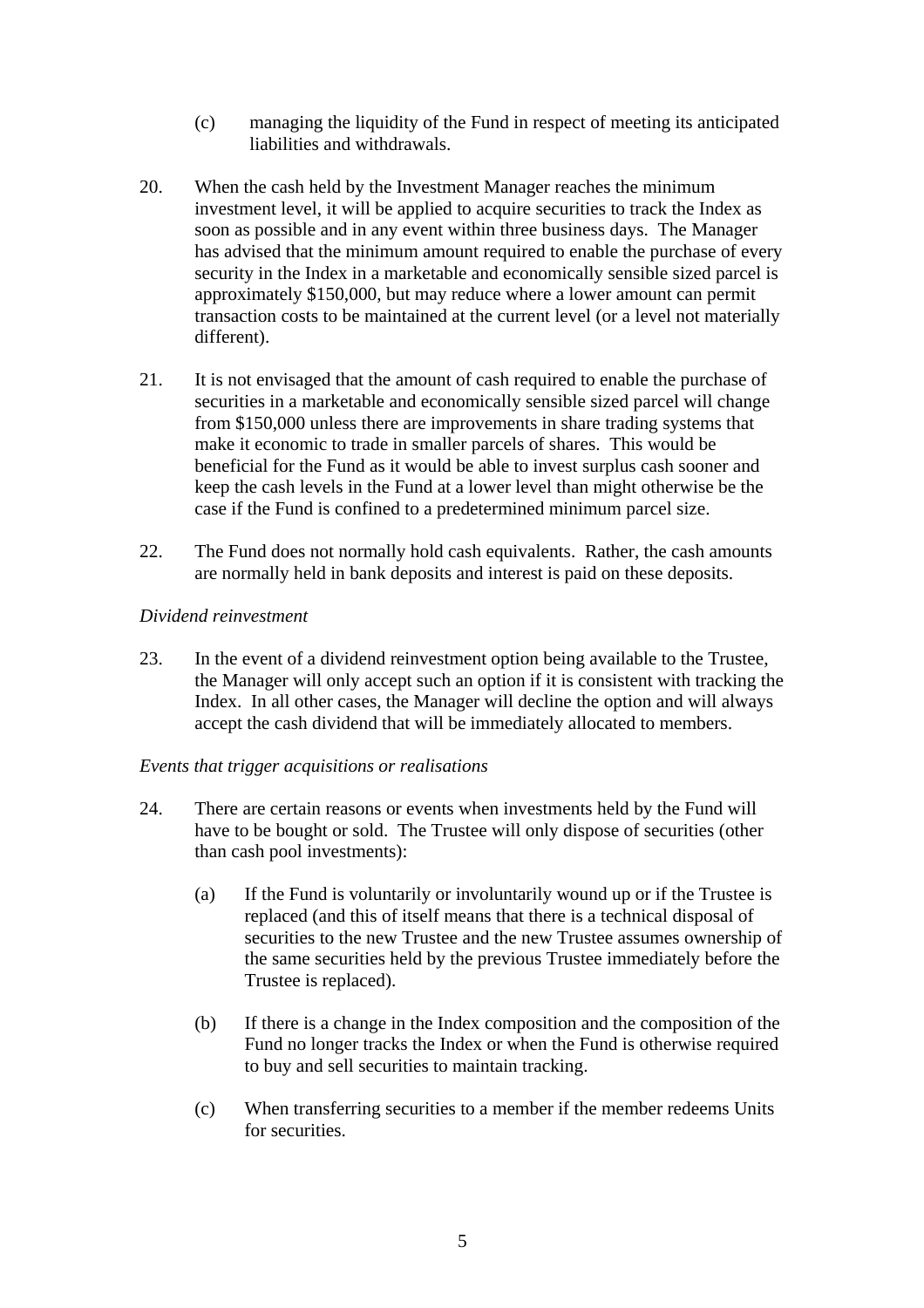- (d) Where there is no option available to receive dividends in the form of cash, and dividends are received in the form of bonus securities and are converted to cash.
- (e) To satisfy a legal claim against the Fund or Trustee or to meet expenses of the Fund, but only to the extent to which such a claim or expense cannot be met from existing resources.
- (f) If a member or members require cash on redemption of Units and such redemption cannot be met from the cash pool.
- (g) Where securities are purchased in error.
- (h) As a consequence of the Fund ceasing tracking the Russell/JB Were Tradeable Index and commencing tracking the NZSX 50 Index. The Fund will cease tracking the Tradeable Index on 31 January 2005. As near as possible to the close of trading on 31 January 2005, the Fund will dispose of and acquire all securities as necessary to commence tracking the Index on 1 February 2005, and will do so as soon as possible. If the Fund is unable to dispose of or acquire any necessary securities due to the illiquidity of those securities, the Fund will hold any such securities or cash for only such time as is strictly necessary in order to dispose of or acquire the necessary securities. Up until the time that the Fund ceases to track the Tradeable Index and begins to dispose of and acquire all securities as necessary to track the Index, the Fund will continue to operate in accordance with the previous Ruling BR Prv 02/04 as if that Ruling had not been withdrawn, and BR Prd 02/09.

#### *Redemption of Units*

- 25. A member is only able to dispose of their Units by redeeming them. A member may redeem Units subject to the conditions in Clause 8 of the Trust Deed. Clause 8 requires redemptions to be for amounts of at least \$10,000 or all of a member's Units and no member is to be left with less than \$100,000 worth of Units. The redemption can be in the form of cash and/or cash equivalents and/or securities.
- 26. Redemptions are usually made through the transfer of Constituent Company Securities (equal to the value of the Units being redeemed and may also contain a small cash balancing item) but may, in the circumstances described below, be made in cash.
- 27. In the following circumstances a redemption will be made in cash (where that cash is not committed for other purposes):
	- (a) where there is a contemporaneous contribution against which the redemption can be matched; or
	- (b) where the cash is sufficient to fund the redemption in full, that redemption will be made from the cash pool; and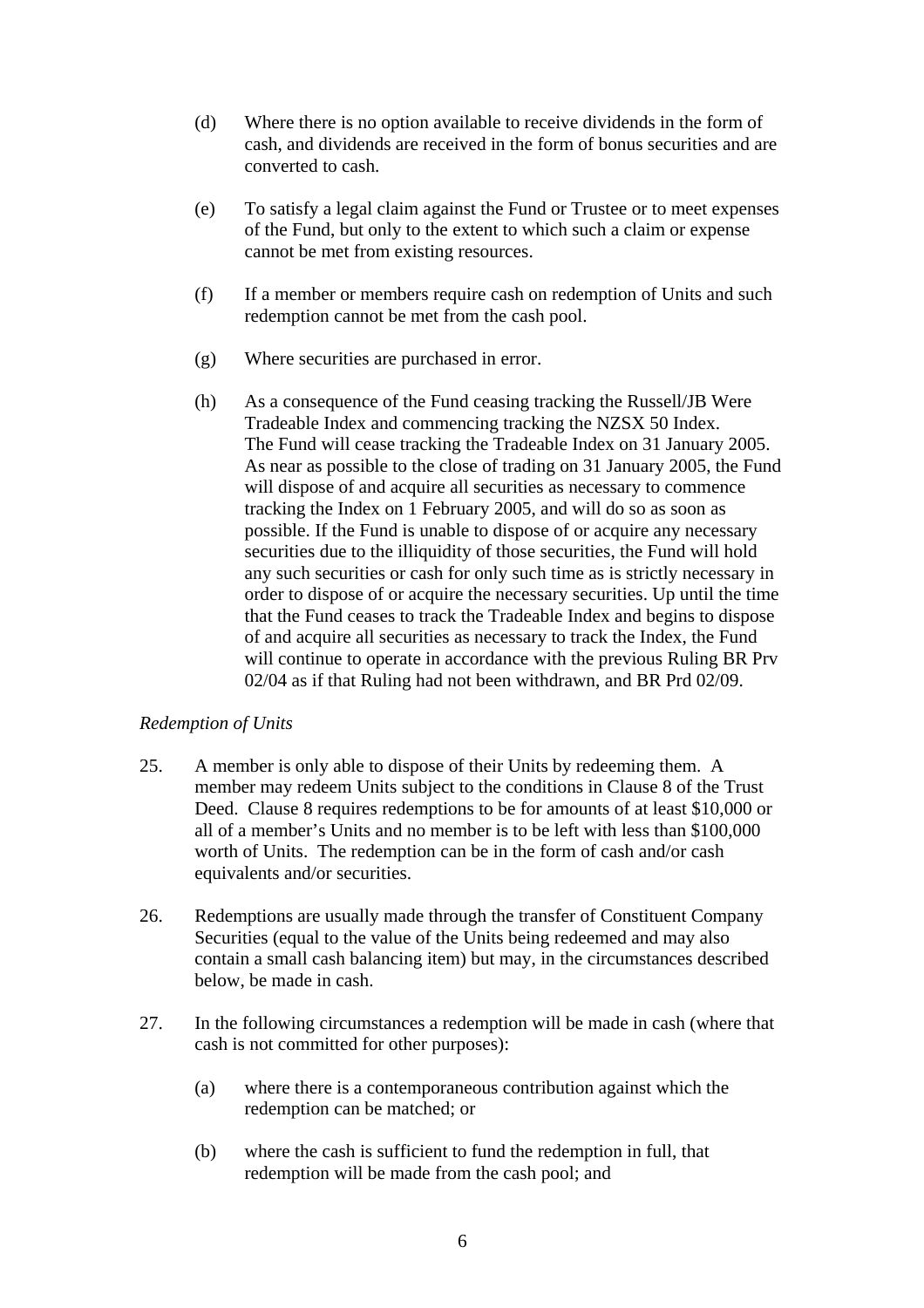- (c) where the cash is not sufficient to fund the redemption in full, the balance of the redemption will be made from securities in the proportions that will ensure that the Fund will continue to match the composition and weighting of the Index as near as practicably possible.
- 28. Clause 8.3.2 of the Trust Deed provides:

Every Benefit payable under this clause 8.3 shall be determined by multiplying the Redemption Price calculated on the date of acceptance by the Manager by the number of Units redeemed and become payable to the Member not later than ten (10) Business Days following the date on which the Manager receives the Benefit request or on any later redemption date requested by the Member.

- 29. Redemption Price is defined in clause 3 of the Trust Deed to mean the "Current Unit Value" less the "Exit Fee".
- 30. Current Unit Value is defined in clause 3 of the Trust Deed as:

… on any date an amount that is arrived at by dividing the Current Fund Value by the number of Units on issue on such date …

31. The Current Fund Value is defined in clause 3 of the Trust Deed as:

The amount calculated by adding as at any time when a valuation is required in relation to the Fund:

- (a) the total of the market value of all Cash, units in the AMP Investments' Tracker Fund and investments of the Fund determined pursuant to clause 6; and
- (b) the income of the Fund due but not yet received; and
- (c) any other amounts which, in the opinion of the Manager, should be included for the purposes of making a fair and reasonable determination of the value of the Fund having due regard to duly accepted accounting practice and accounting principles from time to time;

and deducting therefrom such amounts:

- (d) as are required to meet liabilities properly attributable to the Fund (actual or contingent and not otherwise allowed for in determining the value of any asset) to the extent that the Manager has decided that provision should be made in the accounts of the Plan;
- (e) as represent Administration Expenses payable by the Trustee or the Manager; and
- (f) which, in the opinion of the Manager, should be included for the purpose of making a fair and reasonable determination of the current value of the Fund having due regard to generally accepted accounting practice and accounting principles current from time to time.
- 32. Clause 3 of the Trust Deed provides that Market Value in relation to a Constituent Company Security in the Index means:

… its value as in the Index at any relevant time.

33. Exit Fee is defined in clause 3 of the Trust Deed to mean: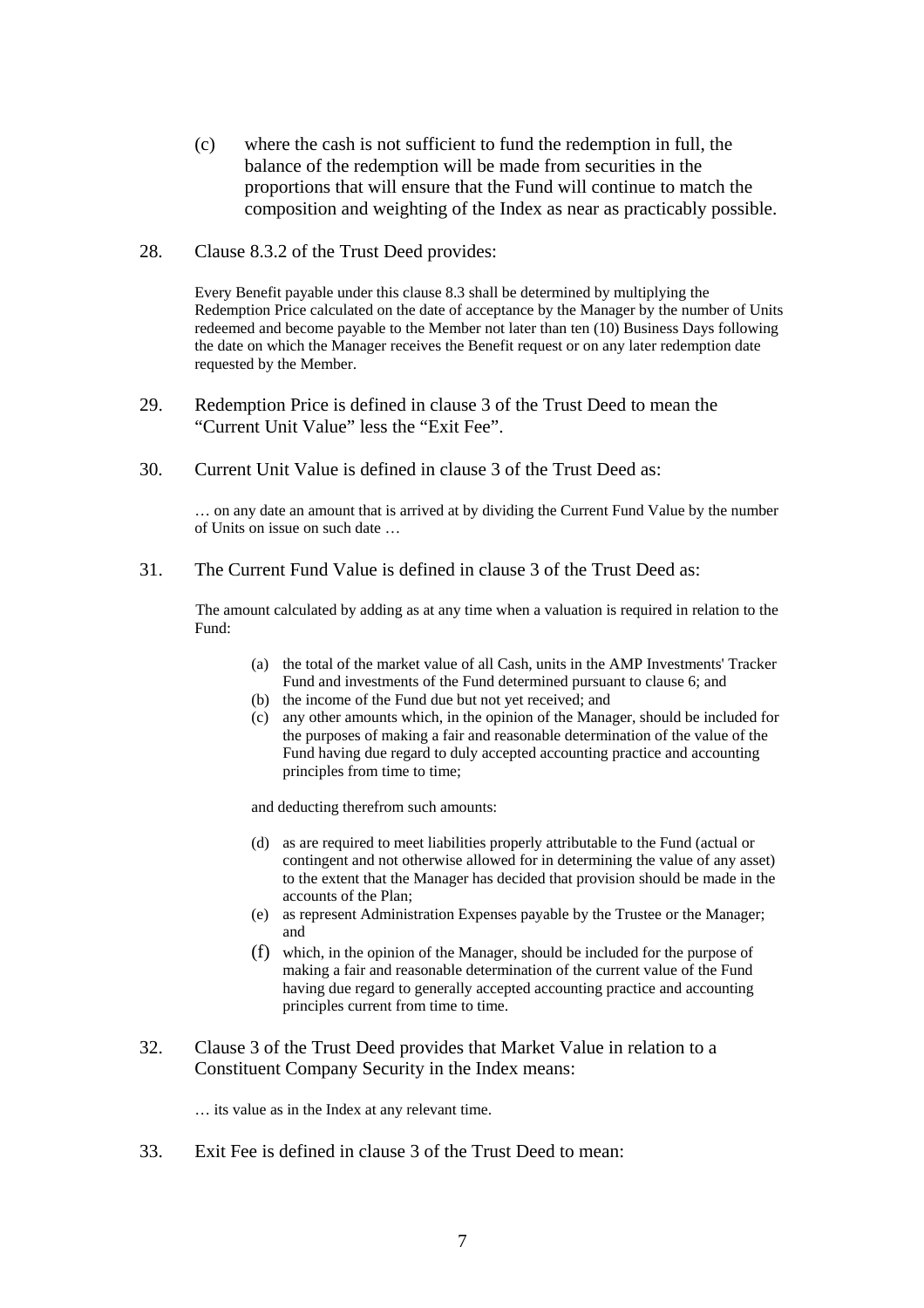... such sum, if any, as the Manager in its absolute discretion may determine (either generally or in relation to a particular Benefit) to be a fair fee payable in relation to the relevant Benefit to provide for the likely per Unit cost of realising Assets to meet that Benefit, having regard to the Manager's estimate of the aggregate of all costs, charges, expenses, disbursements, commissions, brokerage and other usual fees which would be likely to be incurred in respect of the sale or disposal of Assets on the date of calculation of the Redemption Price of Assets to fund a Unit's Redemption Price were sold or disposed of on such date.

#### *Suspension of redemptions*

- 34. Clause 8.5 of the Trust Deed provides that the Manager can suspend redemptions in certain circumstances up to a period not exceeding 20 business days. The Fund will not utilise the power to suspend the redemption of Units except in exceptional circumstances (where and to the extent that it is necessary to do so) being:
	- (i) if the Fund is unable to convert sufficient assets into cash, to meet a redemption request; or
	- (ii) if the market value of the Units at the time is not a true reflection of the actual value of the Units, due to a suspension in trading of any Constituent Company Securities on any exchange; or
	- (iii) if, for reasons beyond its control, the Manager is unable to calculate the redemption price.

Any such suspension will be for a maximum period of three business days, unless an exceptional circumstance occurs that is beyond the control of the Trustee and the Manager of the Fund, in which case the suspension shall be only for such period as is strictly necessary for the Fund and/or the Manager to recover from that event.

#### *Utilisation of member expenses for Tax purposes*

35. The Trust Deed has been amended to allow the Trustee to credit a Member's Account with Units in recognition of any tax deduction that the Plan has received as a result of an election by that member under section DI 3(2) of the Income Tax Act 1994. The Trust Deed was amended, by the Second Deed of Amendment dated 1 February 2002, by inserting Clause 12A. Sub-clause 12A.1, which is relevant for the purposes of the Ruling, provides that:

> Where a Member has made an election under section DI 3(2) of the Income Tax Act 1994 (*"section DI 3(2)"*) that any expenditure, which is incurred by the superannuation scheme for which the Member is a trustee (or, in respect of a superannuation scheme constituted under an Act of Parliament, the person appointed to administer the superannuation scheme), be treated as if it were expenditure incurred by the Plan and the Plan has received a tax deduction as a result of that election, the Trustee shall credit to the Member Account of the relevant Member such number of Units as the Trustee considers equitable to recognise such tax deduction. For the avoidance of doubt, the number of units to be issued in normal circumstances would be calculated by reference to the amount determined by dividing the amount of any tax benefit which the Manager considers arises from the tax deduction by the Issue Price applying on the Business Day on which the tax benefit is considered by the Manager to arise.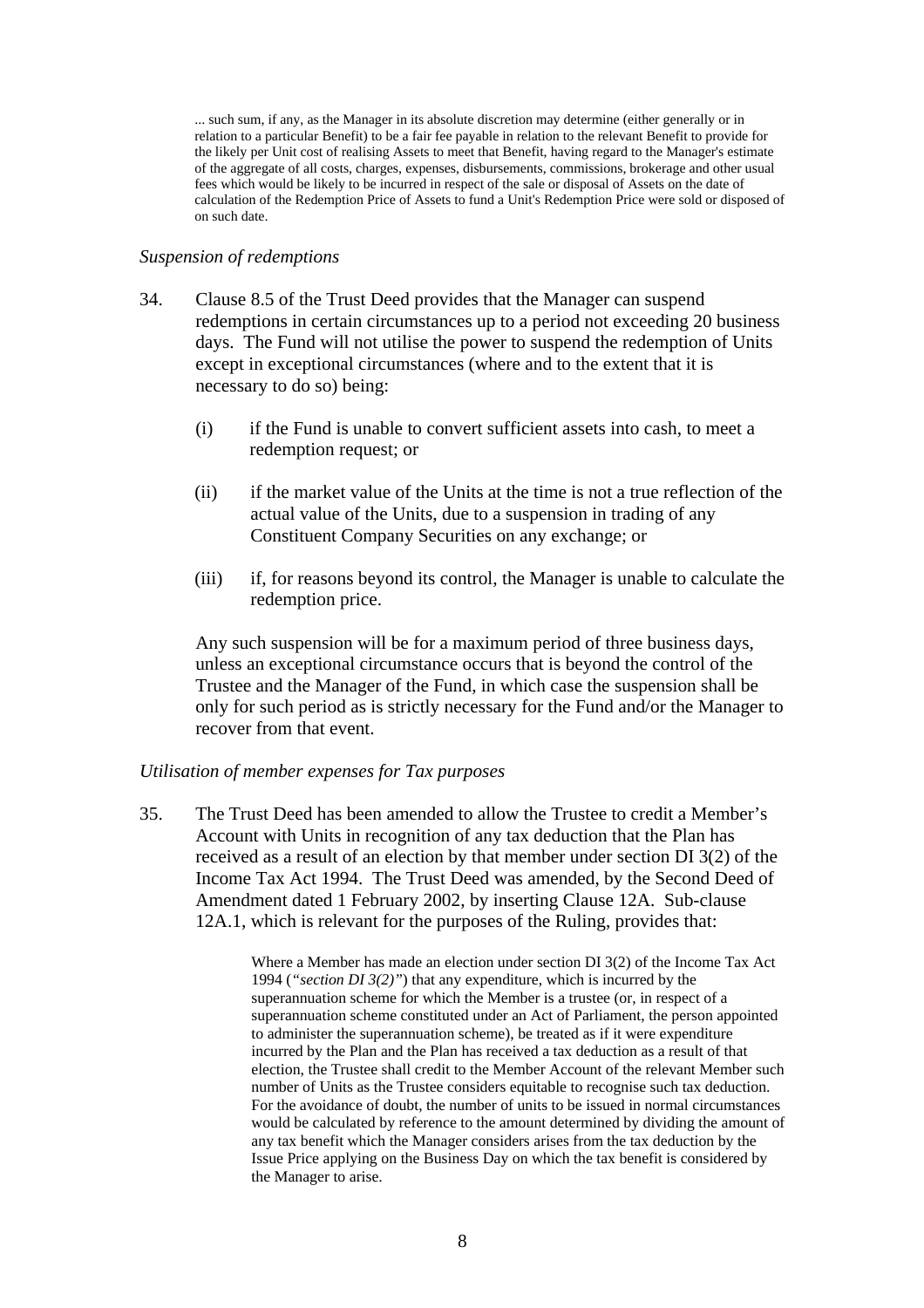36. The Fund will always issue Units according to the above Clause and there will be no discretion as to whether the Fund will in fact issue Units in accordance with the above Clause.

#### **Conditions stipulated by the Commissioner**

This Ruling is made subject to the following Conditions:

- a) The Fund is an investment vehicle primarily for investment into by superannuation funds which are themselves either:
	- (i) widely-held investment vehicles for direct investment by natural persons or,
	- (ii) vehicles for investment (directly or indirectly) by other superannuation funds that are widely-held vehicles for direct investment by natural persons.
- b) The Fund operates in accordance with its Trust Deed dated 10 February 1999, a Members' Booklet not materially different to the draft provided to the Commissioner on 17 January 2005, the Deed of Arrangements dated 10 February 1999 (as amended on 27 August 2001), the Deed of Amendment dated 30 January 2002, and the Second Deed of Amendment dated 1 February 2002.
- c) The Fund is a registered superannuation scheme under the Superannuation Schemes Act 1989.
- d) The Fund only tracks the Index.
- e) Where cash is distributed on redemption its market value will be its nominal value.
- f) Where cash equivalents are distributed on redemption, the value of this distribution will be the market value of these cash equivalents.
- g) In determining the market value of a security at any time the last sale price for that security, as quoted on the New Zealand stock market at that time, shall be used.
- h) The Manager, in determining the Members' entitlement to securities on redemption of Units in the Fund under clause 8.3 of the Trust Deed, shall use the market value of those securities at the valuation time (as defined in the Trust Deed).
- i) The formula for calculating the "Current Unit Value" as defined in clause 3 of the Trust Deed will remain unaltered for the period of this ruling.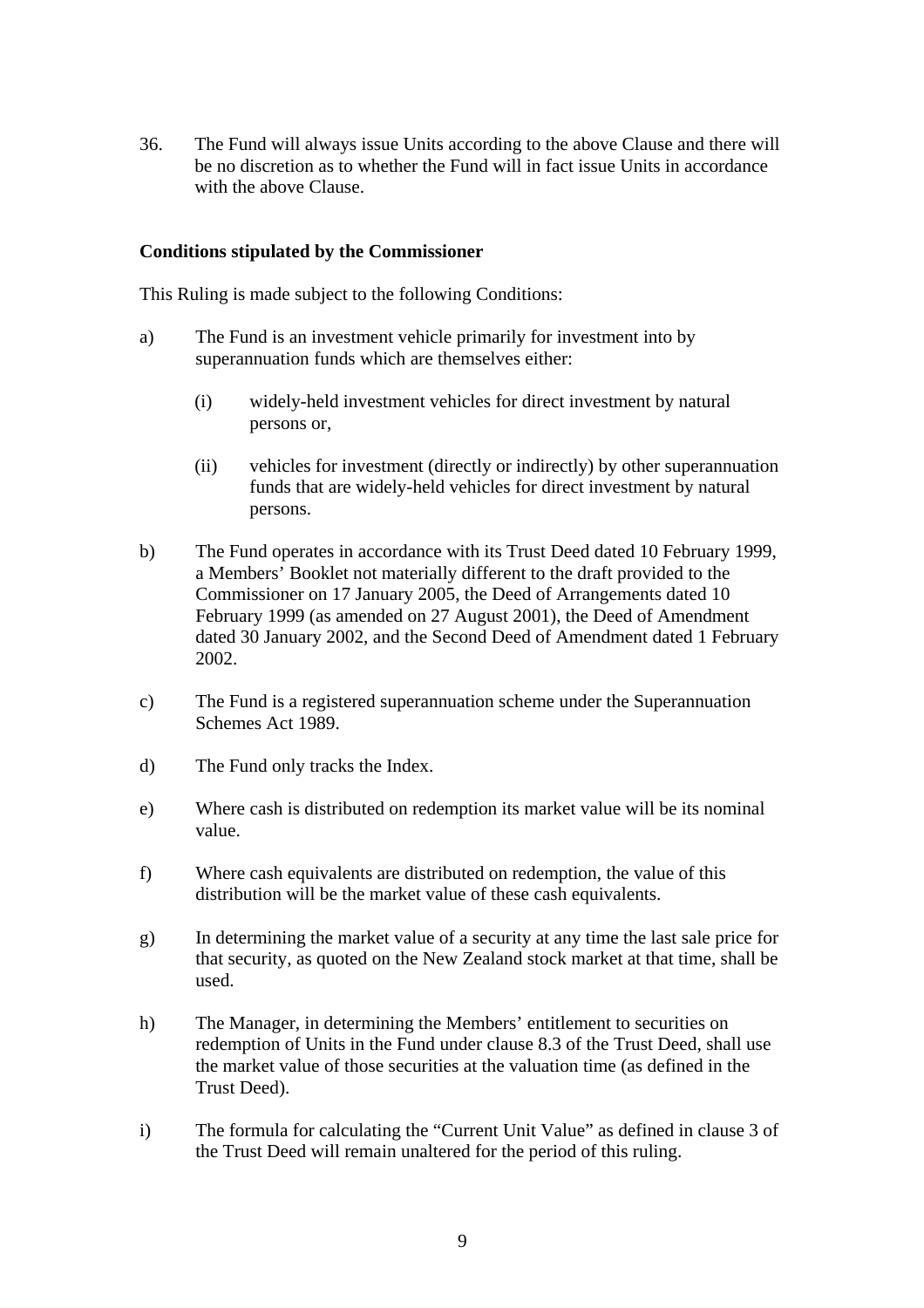- j) The amounts derived by the Member from the subsequent sale or disposal of securities received on redeeming Units in the Fund will be gross income of the Member.
- k) Members do not acquire Units in the Fund for the purpose of acquiring securities.
- l) Units in the Fund are not tradeable on a secondary market.

### **How the Taxation Laws apply to the Arrangement**

Subject in all respects to any condition stated above, the Taxation Laws apply to the Arrangement as follows:

- Pursuant to section HH 3(5) any amounts including securities received by members as a result of redemption of Units in the Fund will not be gross income of the member.
- The cost of any securities acquired by a member on redemption of Units in the Fund is the market value of those Units at the valuation time of the units redeemed less any cash or cash equivalents received.
- The market value of the Units redeemed is equal to the Redemption Price of those Units.
- The cost of a security acquired by a member on the redemption of Units is an allowable deduction under section BD 2 and is deductible:
	- in full in the income year in which the Units are redeemed, if the member acquires the securities as trading stock for the purpose of section EE 1; and
	- in accordance with section EF 2 in the later of the income year in which the securities are disposed of and the income year in which the gross income is derived in respect of the disposition of the securities, if the member acquires the securities as revenue account property other than trading stock.